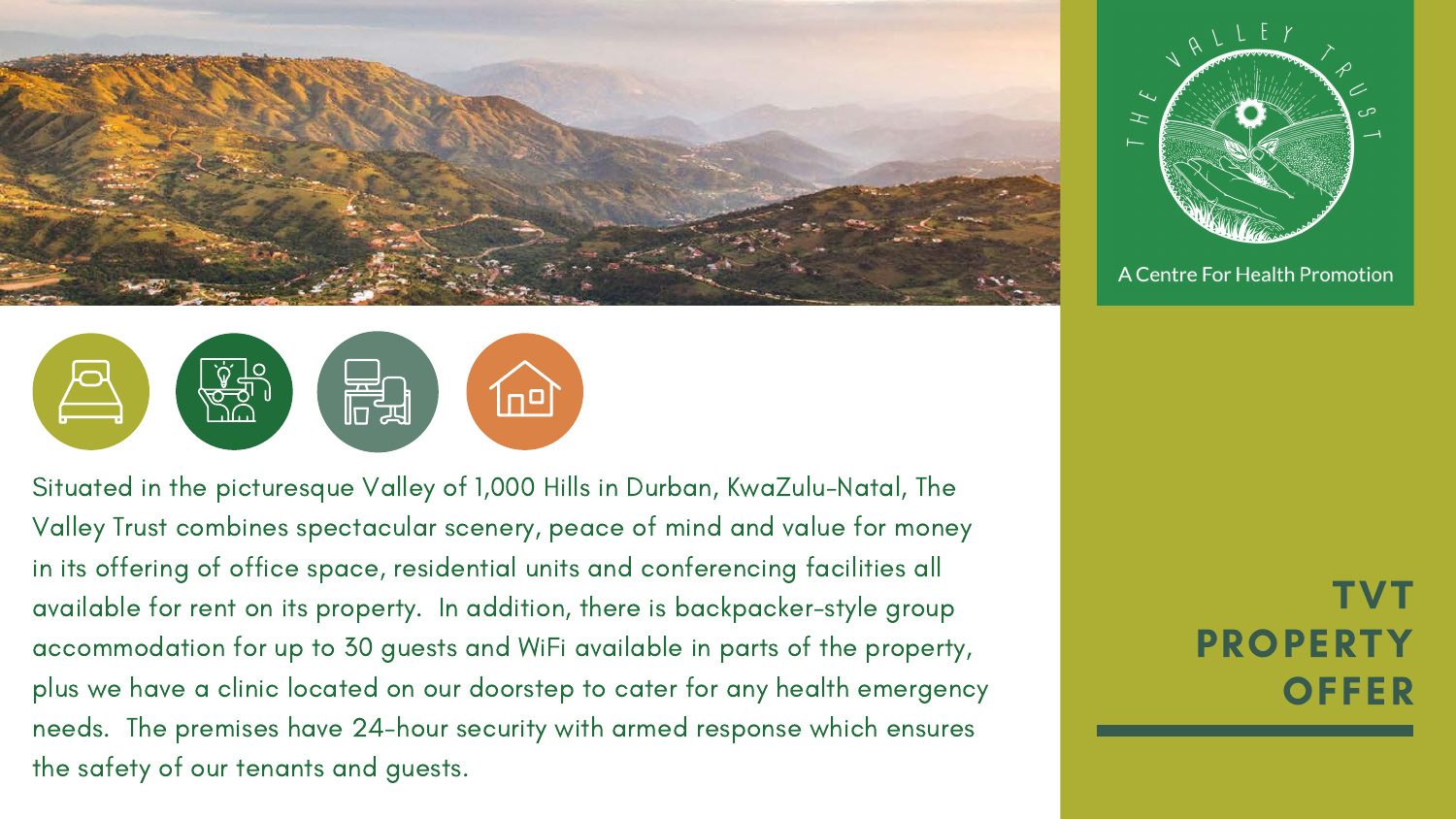

# OVERNIGHT ACCOMODATION

CHECK IN: 12PM - 8PM CHECK OUT: 11AM DEPOSIT: 50% CANCELLATION: 50%

PER PERSON PER NIGHT: R270 GROUP OF 10-19 GUESTS:R250 GROUP OF 20 PLUS:R230

Our accommodation offers rooms with 2, 3 or 4 beds We can accommodate 26 guests. Bathrooms are communal. Comfortable lounge area with DSTV, fridge, microwave and a pool table. 24hr security



BOOKING EMAIL: noziphoz@vtrust.org.za OR CONTACT: 031 7166800 / 062 1601958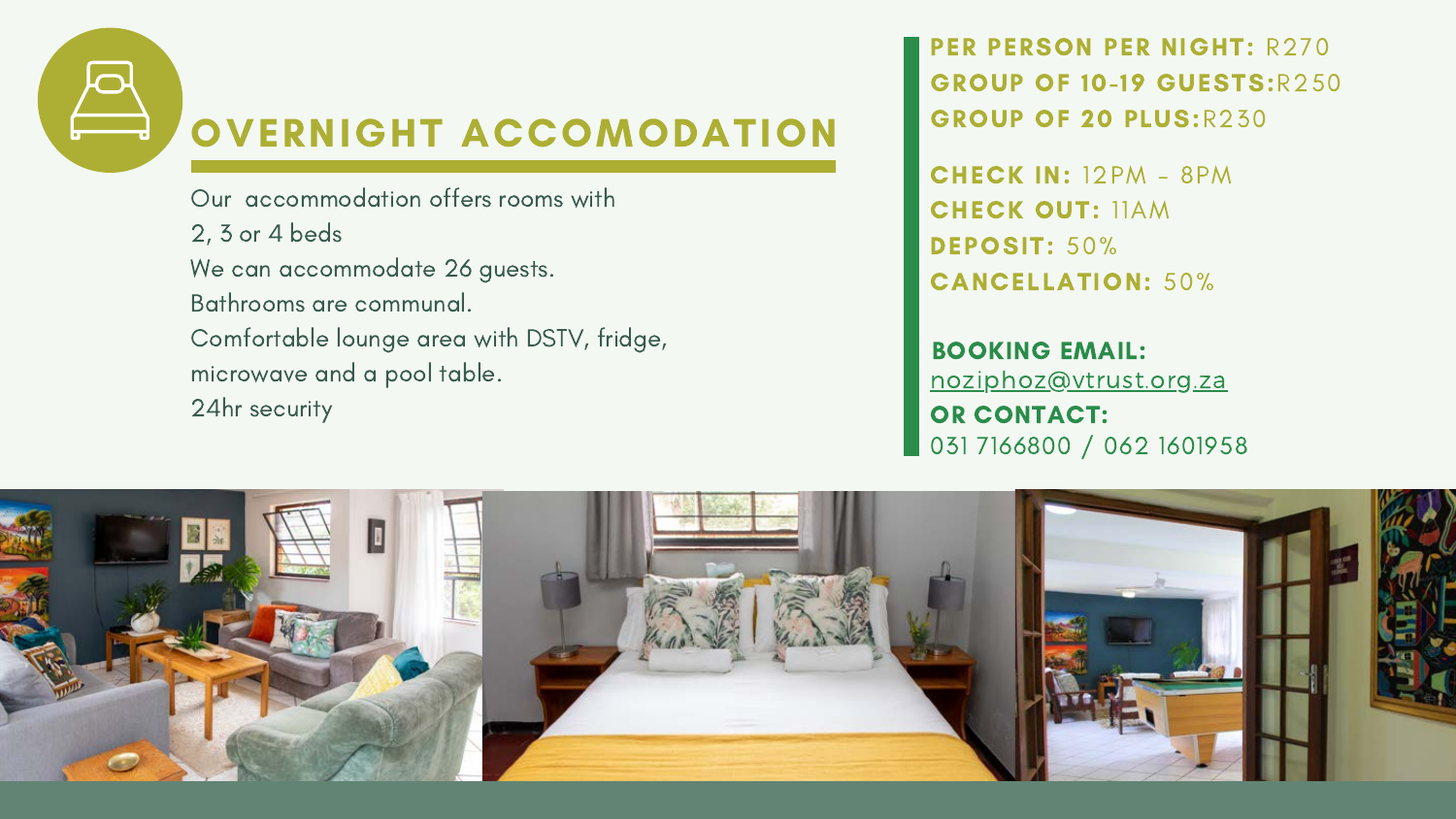

## CONFERENCE & EVENTS FACILITIES

MAIN HALL: EVENTS - R820 TRAINING & CONFERENCES - R620 SEMINAR ROOMS: R470 FOYER: ALL EVENTS - R620 CANTEEN: ALL EVENTS - R1020 TENNIS COURT: R620

Spacious hall seats 100 people. The adjacent foyer is also for hire. Canteen accommodates 60 people and has a beautiful view of the valley. Tennis court also available for hire. Ample parking and 24hr security.



BOOKING EMAIL: noziphoz@vtrust.org.za

OR CONTACT: 031 7166800 / 062 1601958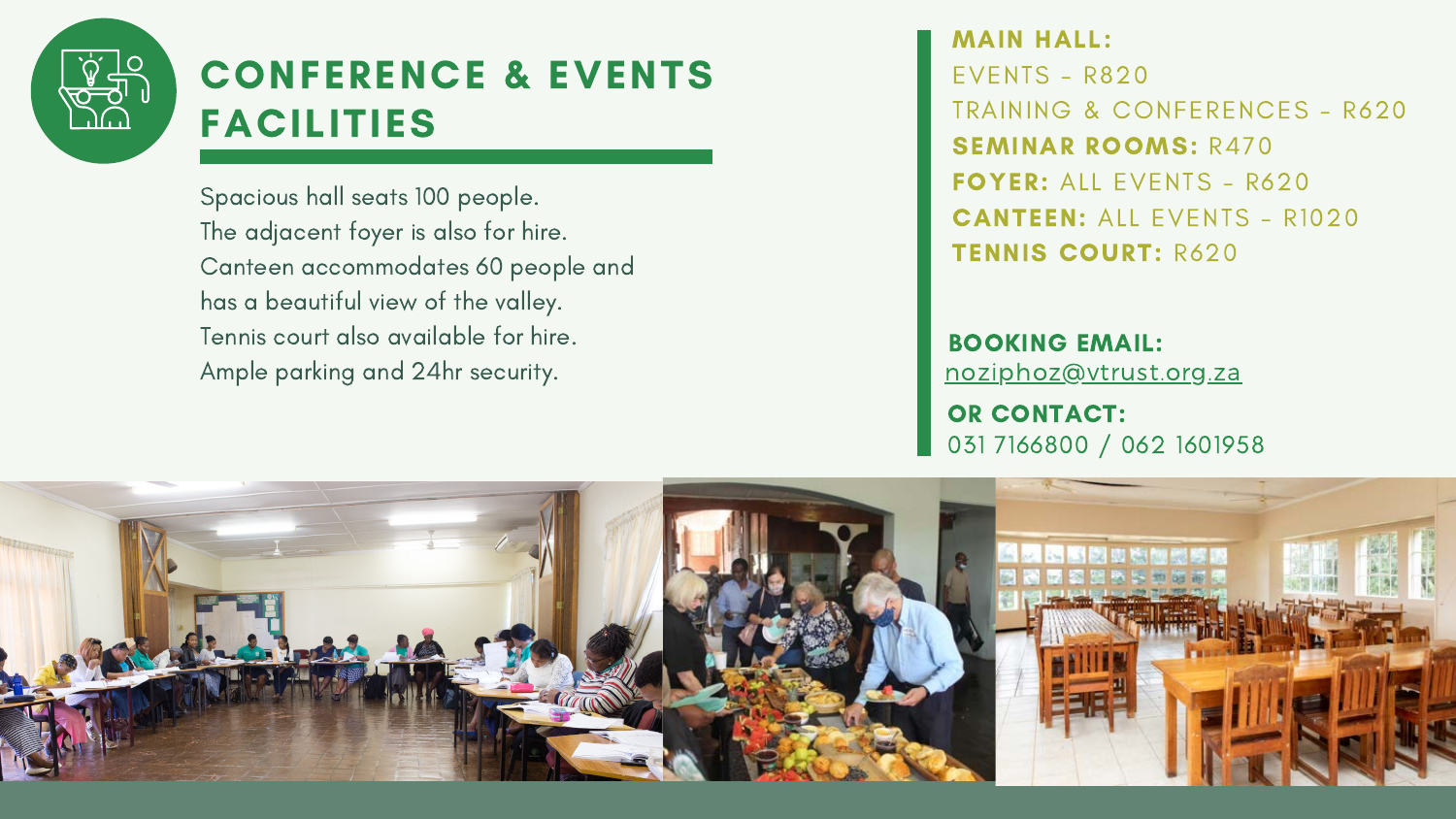### TO VIEW CONTACT NOZIPHO:

noziphoz@vtrust.org.za



## OFFICE SPACE

We have a range of office space available. Only 15min from Hillcrest. Ample parking and 24hr security. Your business could not be located in a better place.

> 031 7166800 / 062 1601958 OR CALL:

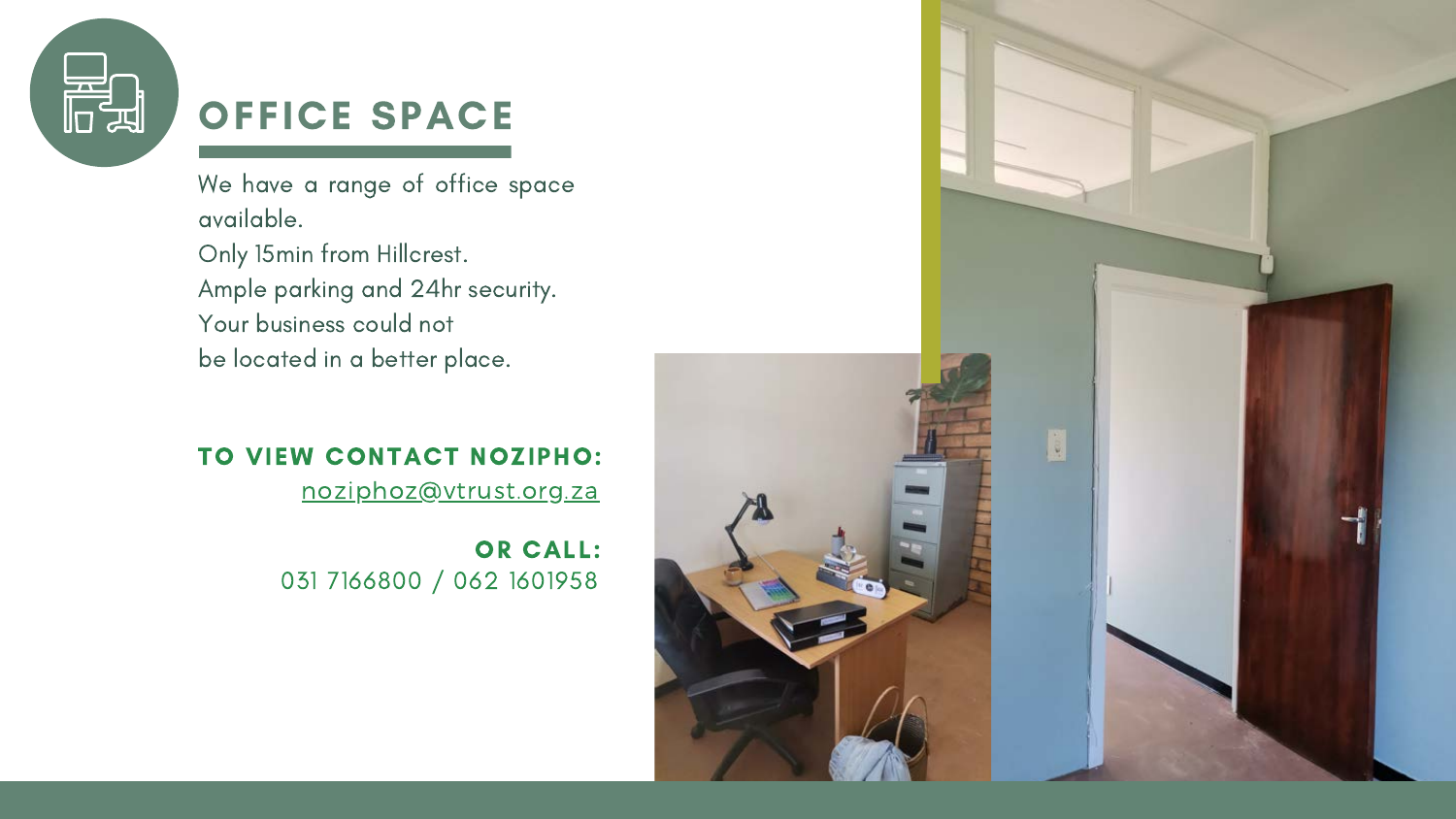PLEASE CONTACT US TO CHECK AVAILABILITY: 031 7166800 / 062 1601958



### RESIDENTIAL SPACE

Our comfortable, safe and well maintained residential area, offers from single rondavels to 3 bedroom houses. This beautiful quiet property offers

parking, 24hr security and is home away from home.

When you utilise TVT's facilities, you are supporting the organisation, to ensure that it can continue to serve and improve the lives of local communities.